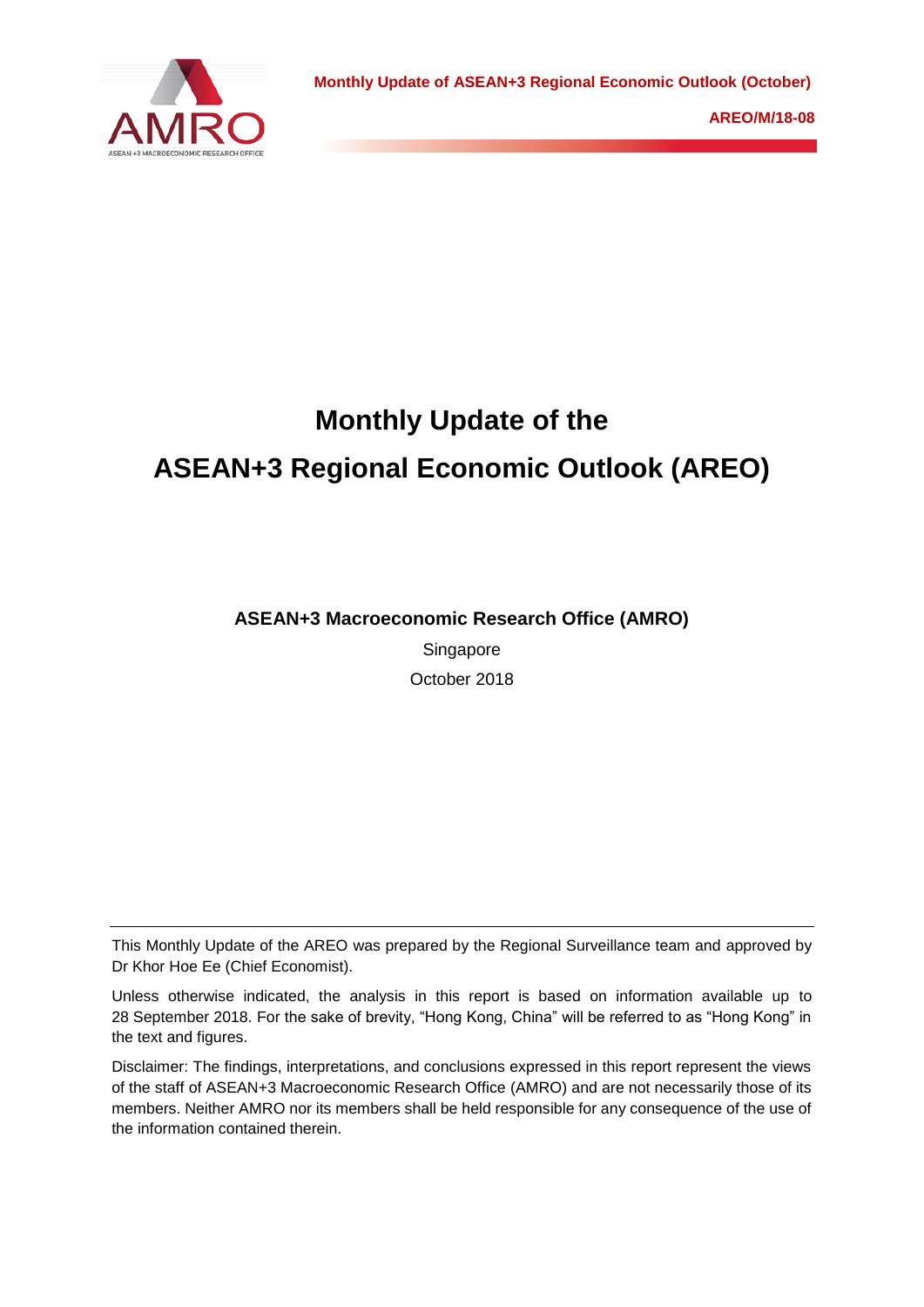

## **Global Economic Developments**

**The U.S. economy remains robust, as favorable fundamentals continue to support near term expansion.** The U.S. economy continues to expand at above trend growth, which is tightening the labor market and gradually boosting wage growth. Coupled with sustained improvement in consumer confidence and steady rise in consumer spending in August 2018, the near term consumption outlook remains robust. On the corporate side, Q2 earnings report surpassed market expectations (+16.1 percent), notching the fastest pace in 6 years, largely reflecting the boost from tax cuts (Figure 1). Market expectations for H2 2018 continue to hold up.

**As widely anticipated, the U.S. Fed raised the Fed Funds rate by 25 bps in the 26 September FOMC meeting, and signaled another rate hike by end of this year.** Global financial conditions is expected to tighten with the additional rate hike by end of this year while the Fed has maintained its projection for three rate hikes in 2019, as per its latest Summary of Economic Projections (SEP) (Figure 2). The FOMC Dots Median (2.375 percent in 2018) suggests that market consensus has converged to Fed's signaled pace of rate hikes (Figure 2).

**In Europe, economic sentiment confidence indicators in both Eurozone and**  1 **the U.K. dip in September, signaling less buoyant economic activities** Eurozone's economic sentiment edged lower in September after the slight uptick in August, along with the decline in consumer confidence (Figure 3). manufacturing PMI readings also saw a decline although still remaining expansionary in September, partly in line with a more moderate pace of global demand. The downward trend of these indicators is also observed in the U.K. economy<sup>1</sup>, mainly reflecting the uncertainty indicator ahead. and :urozone<sup>r</sup>



**Figure 1 The U.S. corporate profits surpassed market expectations in Q2 2018,** 

Source: Bureau of Economic Analysis, Federal Reserve Bank of St. Louis, AMRO staff calculation

**Figure 2 Based on the September SEP, the U.S. Fed signaled one more rate hike in 2018 and three more rate hikes in 2019** 



#### **Figure 3 Eurozone economic sentiment and confidence indicators show a slight dip in confidence**



Source: The Eurozone economic sentiment refers to the Sentix Economic Index on current situation. A reading above zero indicates optimism; below zero indicates pessimism. Source: EuroStats, Haver Analytics

<sup>1</sup> <sup>1</sup> U.K. manufacturing PMI came in at 52.8 in August, down from 53.8 in July 2018.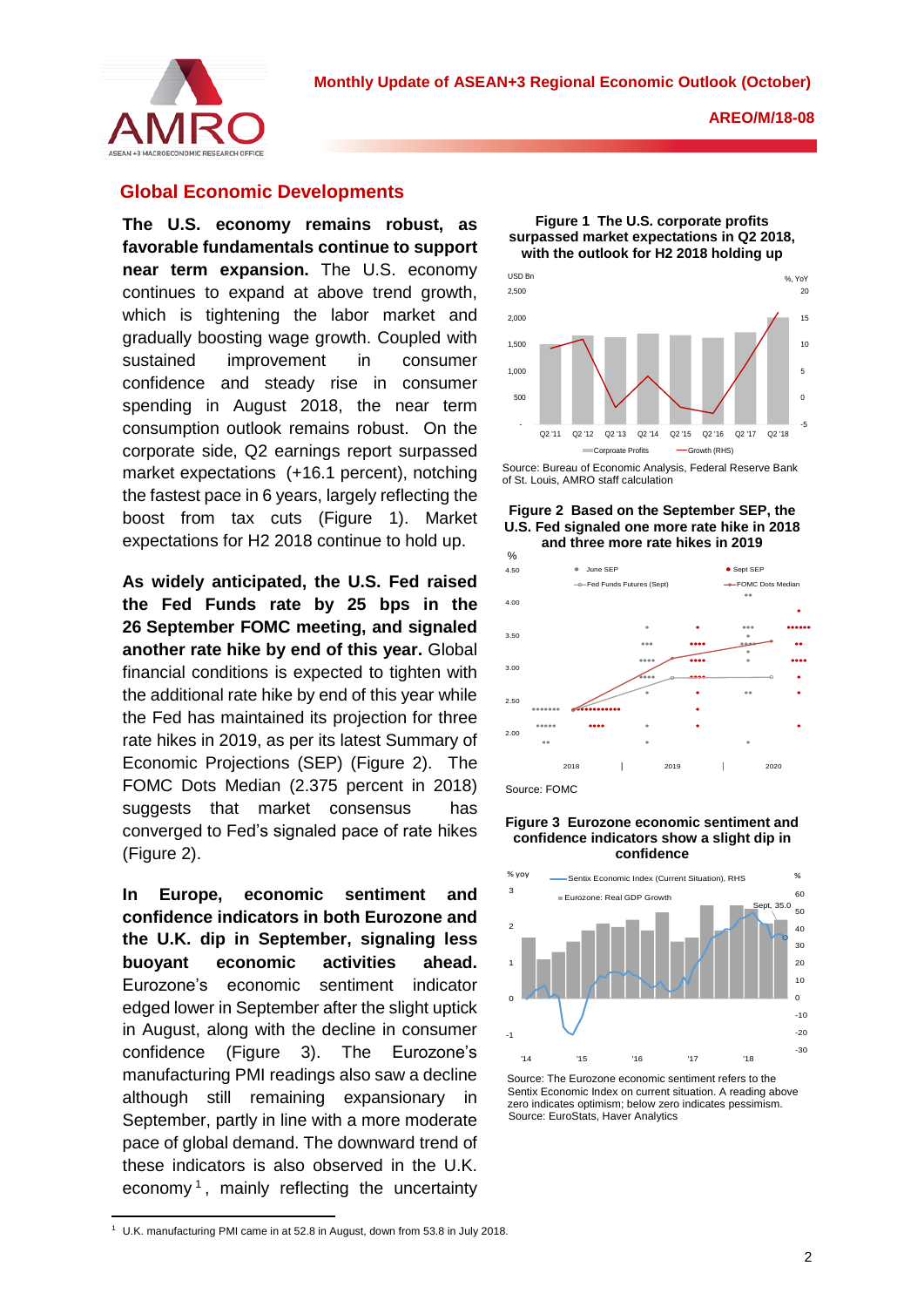

surrounding the outcome of Brexit, weighing on consumer sentiments (Figure 4). Moving forward, while the Eurozone's economy is proceeding at a relatively lower gear compared to 2017, the positive trend remains intact. $2$  In its meeting on 13 September, the ECB decided to keep its policy rate on hold at least through summer 2019, while halving bond purchases from October 2018. In contrast, uncertainty over the terms governing Brexit, plus slow money and lending growth, suggest that U.K. economy will likely continue to underperform both the U.S. and the Eurozone in the near term. As widely expected, the Bank of England kept its policy interest rate on hold in its September meeting, with the base interest rate remaining at 0.75 percent.

**In commodities markets, global oil prices continue to rally, while agriculture and base metal prices remain sluggish.** Global oil prices reached around USD82 per barrel as of late September, on concerns about supply cuts as the second round of sanctions on Iran will come into force on 4 November 2018. Market estimates suggest that the sanctions against Iran's oil exports would cause a cut in world supply of at least 1.5 million barrels a day or 1.5 percent of the total global oil supply<sup>3</sup>. Agriculture and base metal prices remain sluggish, diverging from oil prices. For metal prices, the divergence reflects muted demand from consuming industries as sentiments continued to be bearish on the back of persistent concerns over the escalation in global trade tensions.

## **Regional Economic Developments**

1

**While baseline regional economic growth in 2018 of 5.4 percent remains unchanged, the uncertainty about the baseline growth trajectory in 2019 has increased.** Even as common global factors (Fed policy and trade tensions) weigh on regional economic outlook,



**Figure 5 Global oil prices have been on the uptrend, while base metal prices remained** 



Source: Haver Analytics





<sup>2</sup> The still-accommodative monetary policy stance in the Eurozone will continue to underpin domestic demand, with firming employment and wage growth. Given the improved inflation outlook in the Eurozone, the ECB remains on track to phase out its bond-buying program by the year end. <sup>3</sup> According to OPEC, global oil supply increased by 0.49 mb/d to average 98.9 mb/d in August.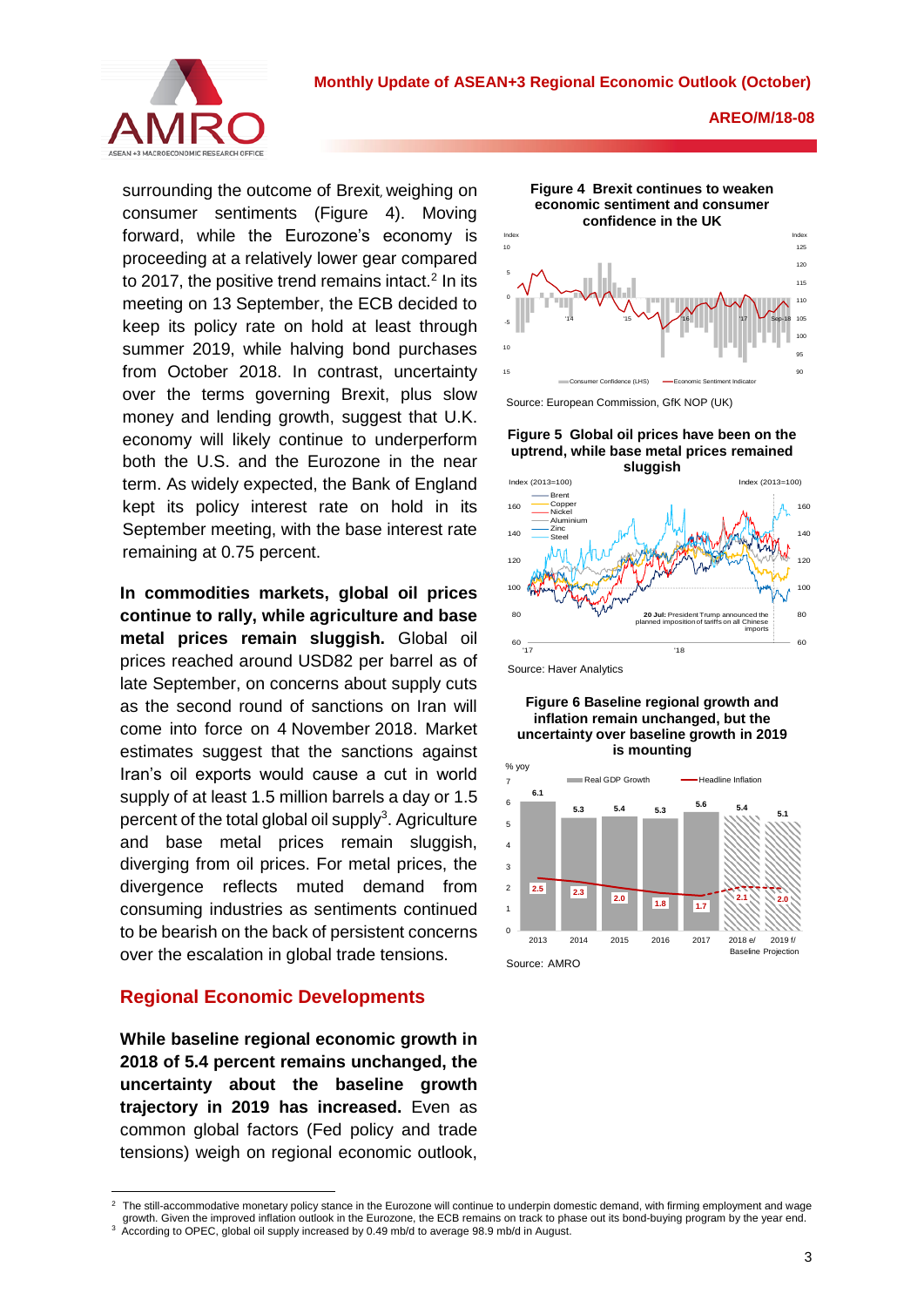

the region has also been hit by large volatility shocks from the turmoil in other EM regions, dampening the short term outlook. For 2018, AMRO has maintained the baseline growth estimates for the region at 5.4 percent, with inflation remaining benign (at 2.1 percent), but shaved our forecast for next year to 5.1 percent (Figure 6, Annex 1 and 2).

**The region is increasingly being tested with a sharper trade off between financial stability and growth objective**. As global financial conditions tighten and the pull factors, (particularly in the U.S.) become stronger, EM assets, including in the region are likely to become less attractive, particular as risk appetite wanes. Some economies in the region have pro-actively tightened monetary policy in response. Indonesia and the Philippines, for instance, raised their benchmark policy rates by 25 basis points to 5.75 percent and 50 basis points to 4.5 percent on 27 September, respectively (Annex 4).<sup>4</sup>

**In China, economic activities are largely sustained for the rest of 2018, with some uncertainty over the 2019 outlook.** Retail sales and private investment data suggest that the trend is largely stable this year (Figure 7). However, China's industrial profit growth nearly halved to 9.2 percent in August, from 16.2 percent in July 2018, the lowest performance in 5 months suggesting that the deleveraging campaign to contain corporate debt and risky borrowings has weighed on business activities (Figure 8).

**In Japan, the favorable Q3 outlook is likely to be sustained, as several major indicators have recorded further improvement.** August data indicate an improvement in both factory output and retail trade. Japan's industrial production increased for the first time in 4 months to 0.7 percent at the end of August and is expected to continue rising in the next



**Figure 7 Retail sales and private investment** 

Source: China's National Bureau of Statistics

**Figure 8 China's industrial profit growth hits 5-month low**



**Figure 9 Japan's industrial production and retail trade improved, reflecting better Q3 growth**



Source: National Authorities





**<sup>.</sup>** On a year-to-date basis, Indonesia has raised its policy interest rate five times by a cumulative 150 bps, and the Philippines 4 times by a cumulative 150 bps, as of September 2018.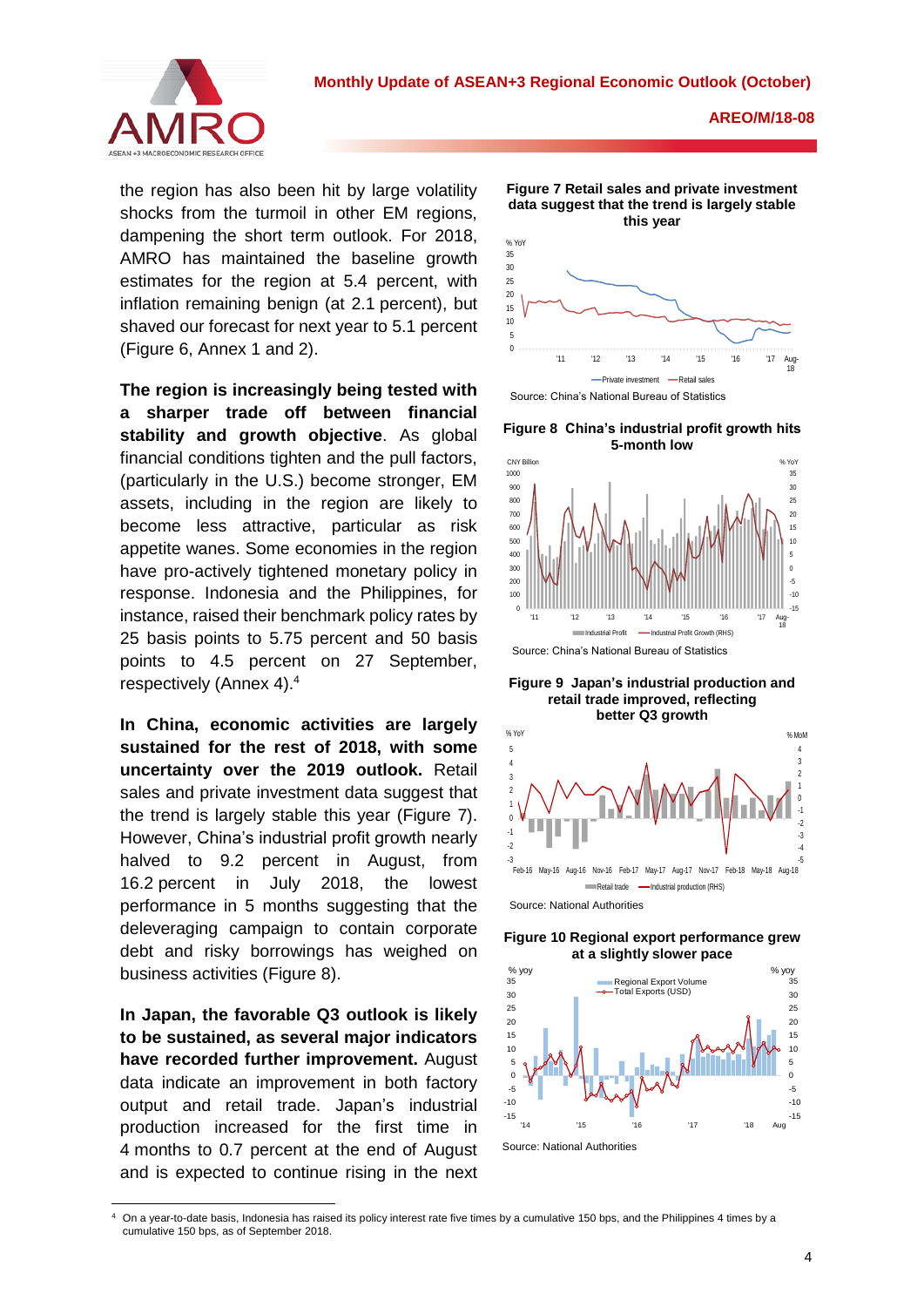

few months as trade frictions between Japan and the U.S eased after the kick-start of bilateral trade negotiations between the two economies. Retail trade growth, meanwhile, surged at the fastest pace in eight months (+2.7 percent yoy), while the unemployment rate slipped slightly to 2.4 percent in August (Jul '18: 2.5 percent).

**Other economies in the region reported a moderation in PMI readings for September in line with the softer outlook for Q3 2018 (Annex 3).** In tandem with the softer global manufacturing PMI readings, the region saw a moderate pace of expansion in factory output, with new export orders suggesting some weakness ahead (notably in China, Indonesia, Singapore and Vietnam). Vietnam, however, still bucked the trend, with stronger-thanexpected growth data for Q3 2018 (+7 percent yoy). On exports, regional exports slowed slightly in August, as compared to July, in tandem with the softer expansion in factory output (Figure 10).

**Foreign portfolio capital flows in regional EMs turned to net outflows in September 2018, as uncertainties in other EM regions heightened.** After two months of net capital inflows, portfolio capital flows reversed to net outflows across regional EMs (excluding China), as risk aversion towards EM assets took hold following the turmoil in Turkey. Regional EMs saw an outflow of USD0.6 billion for equities and USD2.3 billion for bonds. Korea, however, still received large cumulative capital inflows of around USD12 billion into its bond market during Jan-Sep 2018, given its strong economic fundamentals and resilience to external shocks. On 13 September this year, Moody's maintained Korea's global bond offering rating at "Aa2", citing the country's resilience to external shocks, sound public finances due to the continued implementation of structural reforms, as well as the easing geopolitical tension.



**Figure 11 The region saw net capital** 

Note: September data for bonds refer to Indonesia and Korea only. Source: National Authorities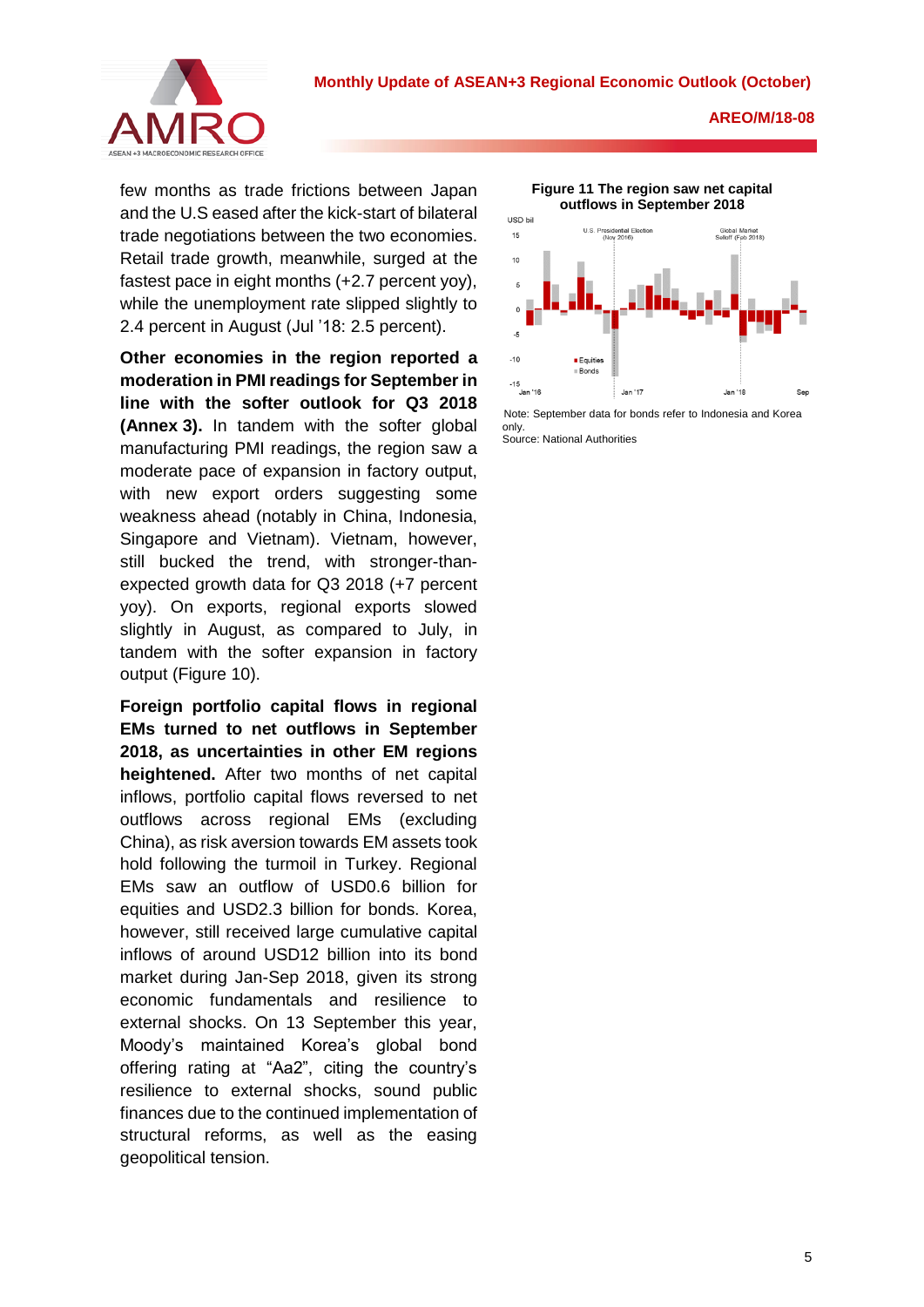

| <b>Economy</b>       | Annual GDP Growth, % y-o-y |      |              |              |       |       |              |              |       |
|----------------------|----------------------------|------|--------------|--------------|-------|-------|--------------|--------------|-------|
|                      | 2016                       | 2017 | <b>1Q'17</b> | <b>2Q'17</b> | 3Q'17 | 4Q'17 | <b>1Q'18</b> | <b>2Q'18</b> | 3Q'18 |
| China                | 6.7                        | 6.9  | 6.9          | 6.9          | 6.8   | 6.8   | 6.8          | 6.7          |       |
| Hong Kong            | 2.0                        | 3.8  | 4.4          | 3.9          | 3.6   | 3.4   | 4.7          | 3.5          |       |
| Japan <sup>(1)</sup> | 1.2                        | 1.6  | 1.5          | 1.6          | 2.0   | 2.0   | 1.0          | 1.0          |       |
| Korea                | 2.8                        | 3.0  | 2.9          | 2.8          | 3.8   | 2.8   | 2.8          | 2.9          |       |
| <b>Brunei</b>        | $-2.5$                     | 1.3  | $-1.3$       | 0.2          | 1.3   | 5.2   | 2.5          | -            |       |
| Indonesia            | 5.0                        | 5.1  | 5.0          | 5.0          | 5.1   | 5.2   | 5.1          | 5.3          |       |
| Malaysia             | 4.2                        | 5.9  | 5.6          | 5.8          | 6.2   | 5.9   | 5.4          | 4.5          |       |
| Philippines          | 6.9                        | 6.7  | 6.5          | 6.6          | 7.2   | 6.5   | 6.6          | 6.0          |       |
| Singapore            | 2.0                        | 3.6  | 2.5          | 2.8          | 5.5   | 3.6   | 4.3          | 3.9          | -     |
| Thailand             | 3.3                        | 3.9  | 3.4          | 3.9          | 4.3   | 4.0   | 4.8          | 4.6          |       |
| Vietnam              | 6.2                        | 6.8  | 5.2          | 6.3          | 7.5   | 7.7   | 7.5          | 6.8          | 7.0   |

# **Annex 1: GDP Growth for Selected ASEAN+3 Economies**

Source: National Authorities, Bloomberg, CEIC

\*Table shows economies with latest GDP data releases since the last edition of the Monthly Update of the AREO. Data released as of 28 September 2018.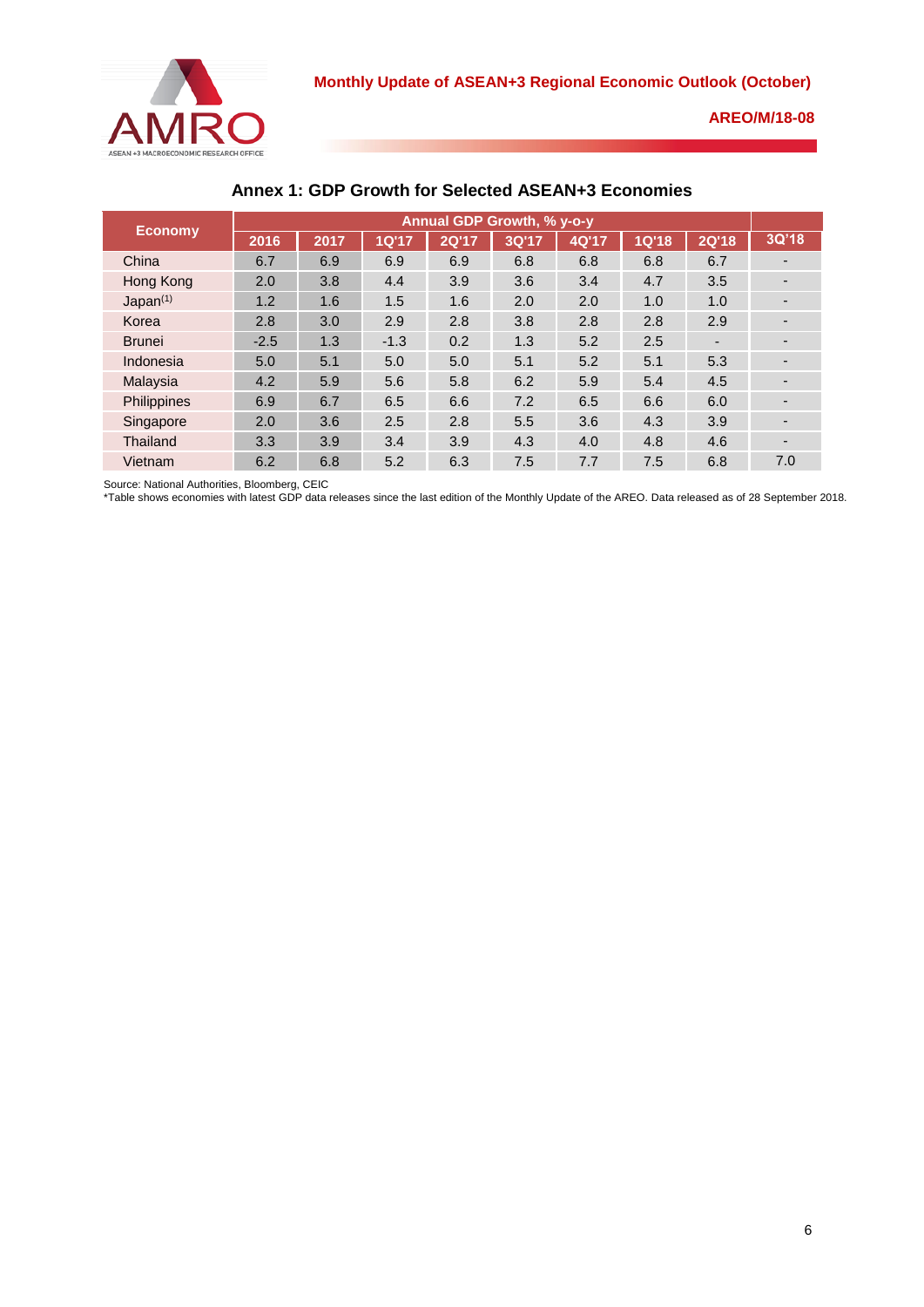

| % year-on-year                | 2016   | 2017   | 2018 e/          | 2019 f/ |  |
|-------------------------------|--------|--------|------------------|---------|--|
| ASEAN+3                       |        |        |                  |         |  |
| Real GDP Growth               | 5.3    | 5.6    | 5.4              | 5.1     |  |
| Inflation                     | 1.8    | 1.7    | 2.1              | 2.0     |  |
| <b>Brunei Darussalam</b>      |        |        |                  |         |  |
| Real GDP Growth               | $-2.5$ | 0.5    | 1.6              | 3.4     |  |
| Inflation                     | $-0.7$ | $-0.1$ | 0.2              | 0.4     |  |
| <b>Cambodia</b>               |        |        |                  |         |  |
| Real GDP Growth               | 7.0    | 6.9    | 7.2              | 7.0     |  |
| Inflation                     | 3.0    | 2.9    | 3.1              | 3.2     |  |
| China                         |        |        |                  |         |  |
| Real GDP Growth               | 6.7    | 6.9    | 6.6              | 6.2     |  |
| Inflation                     | 2.0    | 1.6    | 2.0              | 1.8     |  |
| Hong Kong, China              |        |        |                  |         |  |
| Real GDP Growth               | 2.1    | 3.8    | 3.8              | 2.7     |  |
| Inflation                     | 2.4    | 1.5    | 2.6              | 2.7     |  |
| <b>Indonesia</b>              |        |        |                  |         |  |
| Real GDP Growth               | 5.0    | 5.1    | 5.2              | 5.3     |  |
| Inflation                     | 3.5    | 3.8    | 4.0              | 4.0     |  |
| Japan                         |        |        |                  |         |  |
| Real GDP Growth (Fiscal Year) | 1.2    | 1.6    | 1.2              | 0.7     |  |
| Inflation (Fiscal Year)       | 0.2    | 0.0    | 0.9              | 1.0     |  |
| <b>Korea</b>                  |        |        |                  |         |  |
| Real GDP Growth               | 2.8    | 3.1    | 2.8              | 2.6     |  |
| Inflation                     | 1.0    | 1.9    | 1.5              | 1.9     |  |
| <b>Lao PDR</b>                |        |        |                  |         |  |
| Real GDP Growth (Fiscal Year) | 7.0    | 6.8    | 6.7              | 6.9     |  |
| Inflation                     | 1.6    | 0.8    | 2.5              | 2.5     |  |
| <b>Malaysia</b>               |        |        |                  |         |  |
| Real GDP Growth               | 4.2    | 5.9    | 4.9              | 4.7     |  |
| Inflation                     | 2.1    | 3.8    | 1.2              | 2.3     |  |
| <b>Myanmar</b>                |        |        |                  |         |  |
| Real GDP Growth (Fiscal Year) | 5.9    | 6.8    | 7.4              | 7.6     |  |
| Inflation                     | 6.8    | 5.1    | 5.0              | 4.5     |  |
| <b>The Philippines</b>        |        |        |                  |         |  |
| Real GDP Growth (Fiscal Year) | 6.9    | 6.7    | 6.5              | 6.4     |  |
| Inflation                     | 1.8    | 3.2    | $\overline{5.2}$ | 4.3     |  |
| <b>Singapore</b>              |        |        |                  |         |  |
| Real GDP Growth               | 2.4    | 3.6    | 3.2              | 2.4     |  |
| Inflation                     | $-0.5$ | 0.6    | 0.6              | 1.3     |  |
| <b>Thailand</b>               |        |        |                  |         |  |
| Real GDP Growth               | 3.3    | 3.9    | 4.4              | 4.0     |  |
| Inflation                     | 0.2    | 0.7    | 1.3              | 1.5     |  |
| Vietnam                       |        |        |                  |         |  |
| Real GDP Growth               | 6.2    | 6.8    | 6.9              | 6.7     |  |
| Inflation                     | 2.7    | 3.5    | 3.9              | 3.7     |  |

|  |  | Annex 2: AMRO's Growth and Inflation Projections for ASEAN+3 |  |  |  |  |
|--|--|--------------------------------------------------------------|--|--|--|--|
|--|--|--------------------------------------------------------------|--|--|--|--|

Notes: e/ refers to estimates, f/ refers to forecasts

GDP Growth: refers to calendar year, unless otherwise stated.

Inflation: refers to period average headline inflation; in calendar year unless otherwise indicated

Source: National authorities, AMRO staff estimates and projections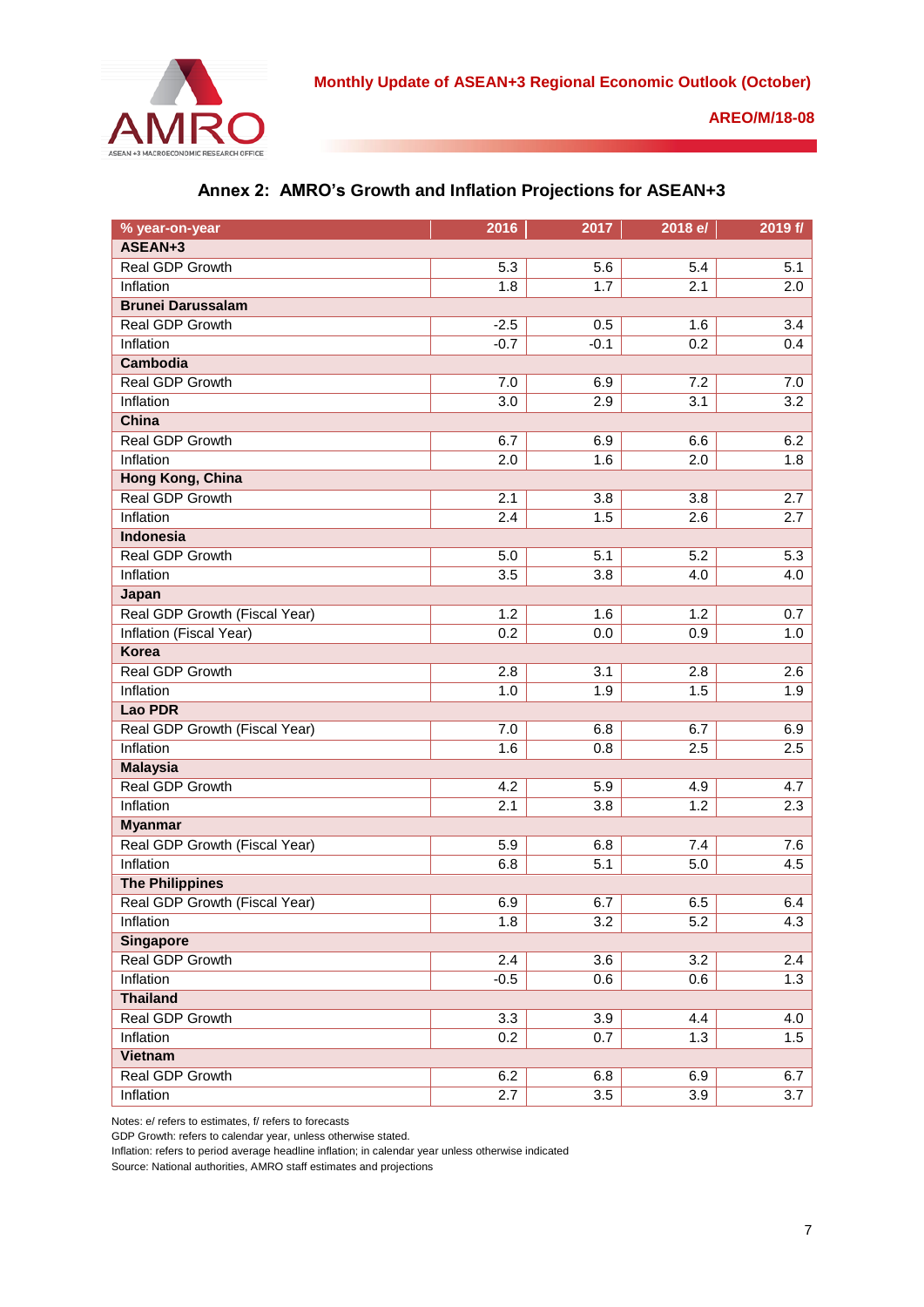



**Annex 3: Global Manufacturing PMI Heatmap** 

Note: These seasonally adjusted PMI readings are coded by colors:

 Darker shades of red in the reading denote readings further below (< 45) the diffusion level of 50; conversely, greener shades in the readings denote readings further above  $(> 55)$  the diffusion level of 50.

 The trend lines shown in the right-most column represent the PMI readings since January 2015, the red dots denote minimum and maximum points in that period.

Global PMI is as aggregated by JP Morgan. China's PMI refers to Caixin/ Markit PMI.

(\*) denotes whole economy PMI

Source: Markit, JP Morgan

## **Annex 4: Major Policy Developments (7 – 28 September 2018)**

| China | [25 September] In order to promote the opening-up of the bond market and<br>regulate the bond issuance by overseas institutions, with the approval of the<br>State Council, the People's Bank of China (PBC) and the Ministry of Finance<br>(MOF) have jointly issued the Interim Measures for Administration of the Bond<br>Issuance by Overseas Institutions in the National Inter-bank Bond Market.<br>[30 September] According to the Ministry of Finance, starting from November<br>1 this year, China will slash most-favored-nation tariffs on a total of 1,585<br>taxable items as the country moves to further open its market. The average<br>tariff rate will be reduced from 10.5 percent to 7.8 percent for these items. |
|-------|---------------------------------------------------------------------------------------------------------------------------------------------------------------------------------------------------------------------------------------------------------------------------------------------------------------------------------------------------------------------------------------------------------------------------------------------------------------------------------------------------------------------------------------------------------------------------------------------------------------------------------------------------------------------------------------------------------------------------------------|
| Japan | [19 September 2018] The Policy Board of the Bank of Japan decided to<br>maintain the policy rates and the guidelines for asset purchases unchanged.                                                                                                                                                                                                                                                                                                                                                                                                                                                                                                                                                                                   |
| Korea | [13 September] The government announced additional measures to curb the<br>overheating housing market in Seoul. The measures comprise of tighter<br>mortgage conditions for multiple homeowners, higher property taxes for<br>multiple homeowners, and more housing supply in Seoul.                                                                                                                                                                                                                                                                                                                                                                                                                                                  |